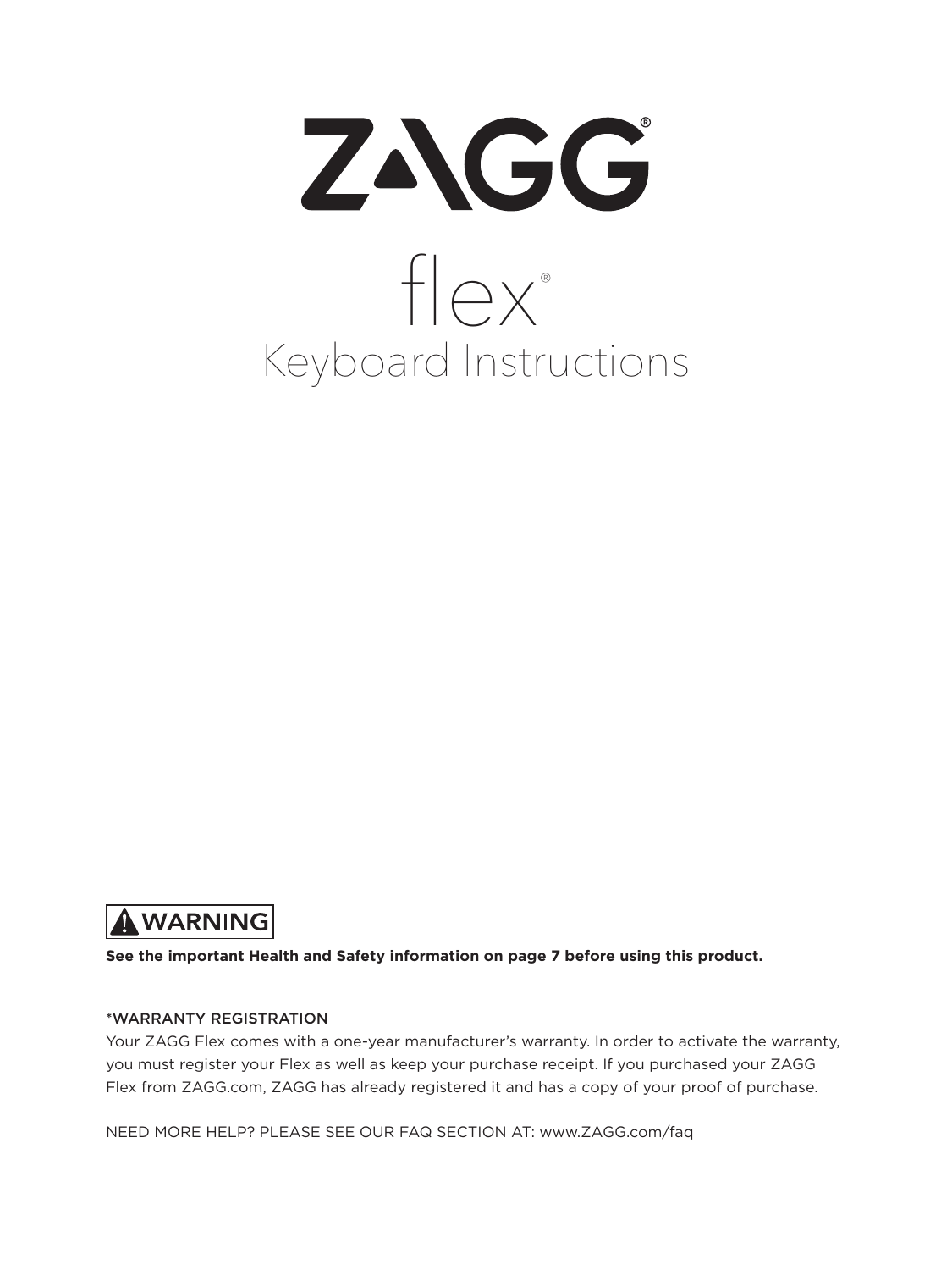## USING THE STAND

The cover of the Flex keyboard folds to form a triangular stand that holds most smartphones or tablets sized 10.5-inches or smaller at a convenient viewing angle.

# DETACHING THE COVER FROM THE KEYBOARD

The Flex keyboard and cover are attached magnetically. To detach the cover from the keyboard, hold one of the top corners of the keyboard with one hand, and with the other hand on the corresponding top corner of the cover, pull directly up. This will disengage the magnets holding the keyboard and cover together.

## POWERING ON AND OFF

The Flex keyboard can detect when the the cover is folded over it.

- 1. When the cover is folded over the keyboard, the keyboard turns itself off automatically.
- 2. When the cover is folded back away from the keyboard, it automatically turns itself on.

## PAIRING YOUR FLEX KEYBOARD WITH YOUR DEVICE

Your Flex keyboard can pair with virtually any smartphone or tablet as well as your smart TV!

- 1. Ensure your device's Bluetooth<sup>®</sup> connection is on.
- 2. Press the  $*$  1 or  $*$  key on the Flex keyboard for three seconds. A blue LED light on the DELETE key will begin pulsing, indicating your Flex keyboard is in pairing mode.
- 3. Your device will display "ZAGG Flex" as an available pairing option. Select it and complete any other pairing steps based on your device.
- 4. To pair your Flex keyboard with another device repeat steps 2 and 3. To toggle between devices, simply press  $\$$  1 or  $\$$  2 .
- 5. Once paired, the LED light on the DELETE key will turn off. Once begun, if the Flex keyboard doesn't complete pairing after 60 seconds, it will abort the process. If this happens, repeat steps 2 and 3.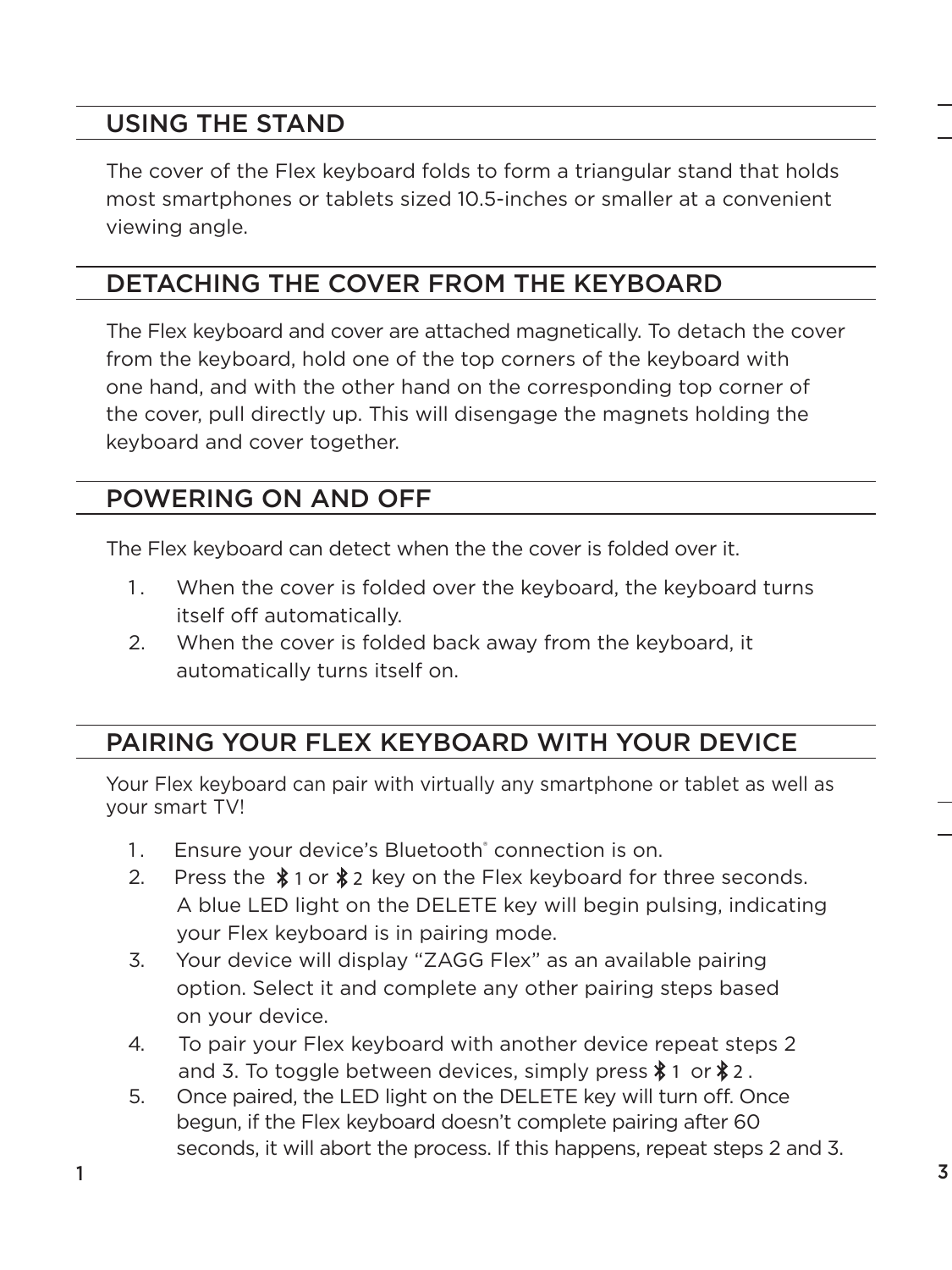## **CHARGING**

Your Flex keyboard features a powerful battery that lasts up to one year of normal use between charges.\* It comes with a charging cable you can use to charge your keyboard quickly and conveniently. To charge your Flex keyboard, follow these steps:

- 1. Plug the micro USB connector into the charging port.
- 2. Plug the regular USB connector into any 5V USB outlet.
- 3. A red LED light on your DELETE key will light to indicate the Flex keyboard is charging. This LED will turn off when your keyboard is fully charged.



*\*Normal use is approximately one hour of use per day without the backlit feature. Using the backlit feature will impact battery life and require more frequent charging.* 

### BATTERY LIFE

To check your Flex keyboard's battery life, press fn + the battery key. The LED light on the DELETE key will flash one of the following three ways:

Three green flashes = 50% or more battery life

Three yellow flashes = 25-49% battery life

Three red flashes = less than 25% battery life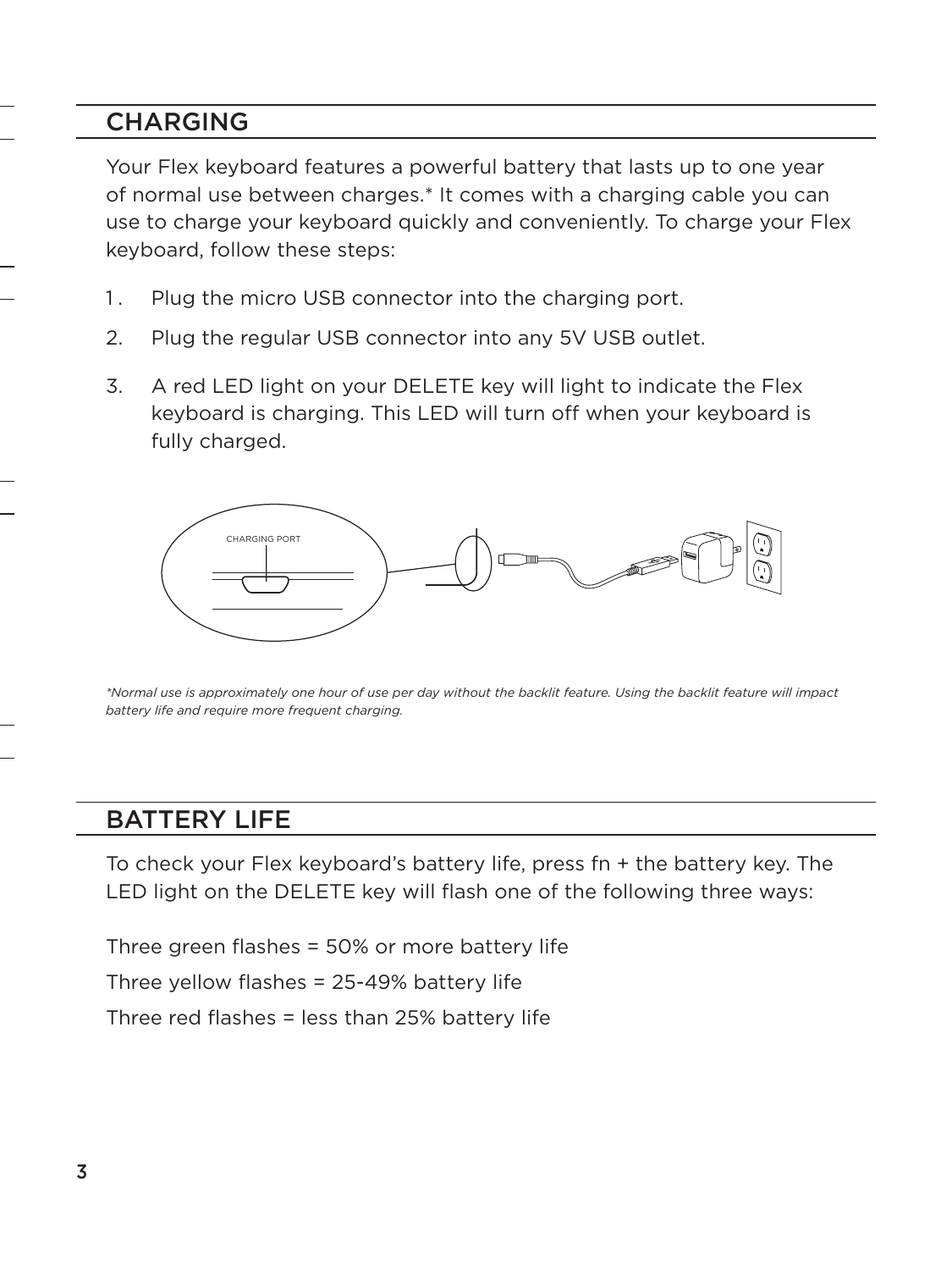## SPECIAL FUNCTION KEYS

Your Flex keyboard has been designed with the following special function keys to give you more control of your device:

- 1 **BLUETOOTH**<sup>®</sup> 1 Hold for three seconds to pair your Flex keyboard with your device. If paired with a second device press  $\frac{1}{2}$  2 to instantly switch between devices.
- 2 **BLUETOOTH** 2 Hold for three seconds to pair your Flex keyboard with your device. If paired with a second device press  $\frac{1}{2}$  to instantly switch between devices.
- **HOME –** Displays your device's home screen.
- **LOCK -** Activates and deactivates your device's sleep mode.
- **LAUNCHPAD SYMBOL –** Switches between your device's applications.
- **EXEYBOARD HIDE/SHOW -** Hides or shows your device's on-screen keyboard.
- $\blacktriangleleft$ **PREVIOUS TRACK –** Skips to the previous track on your selected playlist.
- **PLAY/PAUSE –** Starts or pauses your current playlist.
- ÞÞ. **NEXT TRACK –** Skips to the next track on your current playlist.
- **MUTE –** Mutes your device's audio.
- **VOLUME DOWN –** Decreases your device's volume.
- **VOLUME UP –** Increases your device's volume.
- H **FN + BATTERY SYMBOL –** Indicates remaining battery life.
- **FN + BACKLIGHT SYMBOL –** Activates your Flex's backlight feature. Pressing this key once will turn on the backlights, pressing it again will turn off the backlights.
- **FN + COLOR CHANGE SYMBOL -**Changes backlight colors.

5

4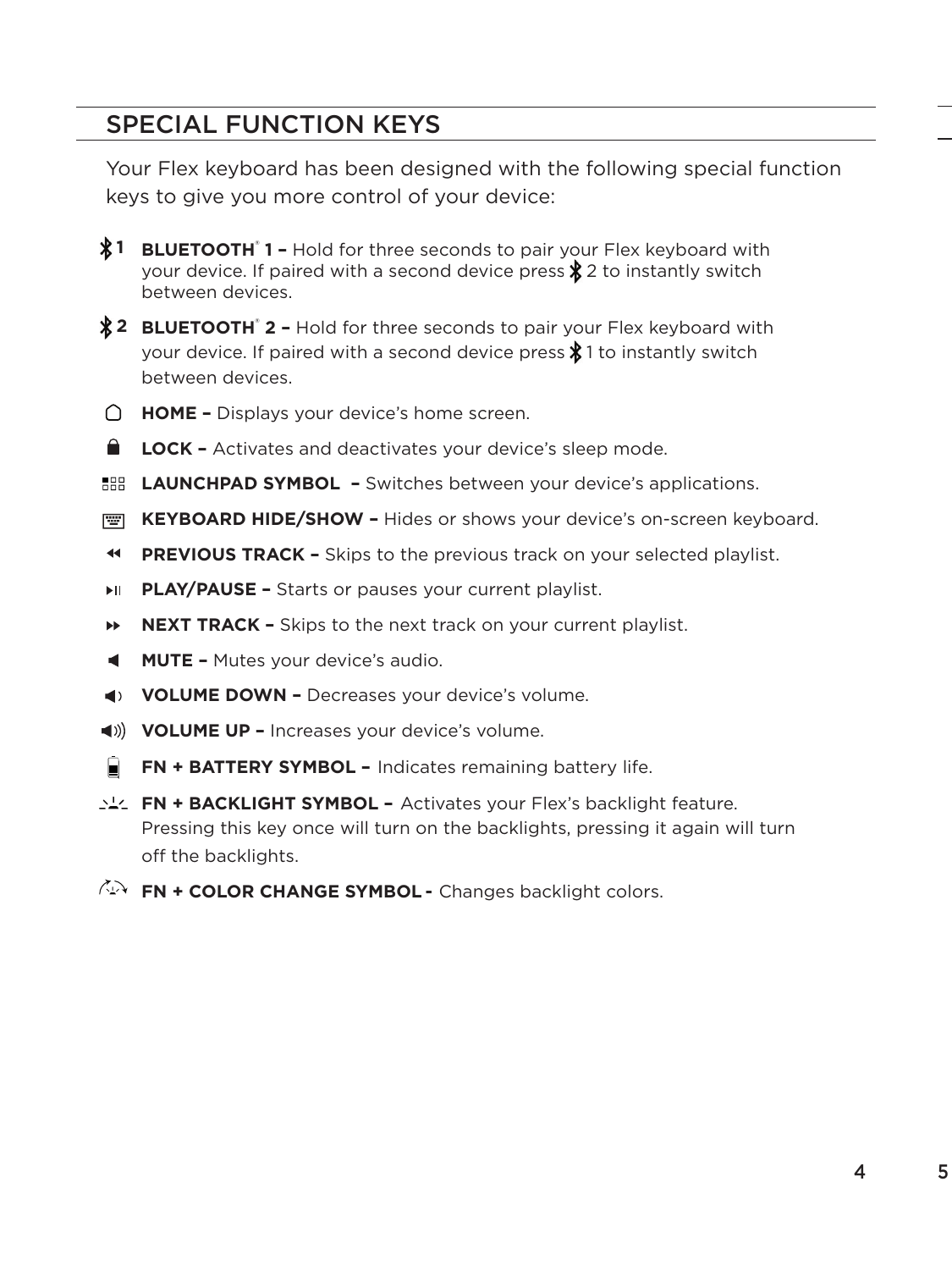## TROUBLESHOOTING

If your device doesn't respond to Flex keyboard, there may be a simple explanation such as a dead battery or unsuccessful pairing. Please use the following to help troubleshoot your situation. If none of the following solve your issue, please contact ZAGG Customer Service and one of our trained professionals will be happy to assist you.

- 1. Restart your device.
- 2. Turn your Flex keyboard off and back on.
- 3. Forget and re-pair your Flex keyboard.
- 4. If your Flex keyboard does not establish or maintain a Bluetooth® connection, reset the Bluetooth<sup>®</sup> module by charging your keyboard.
- 5. If, after charging, your keyboard doesn't operate correctly, please contact ZAGG Customer Service.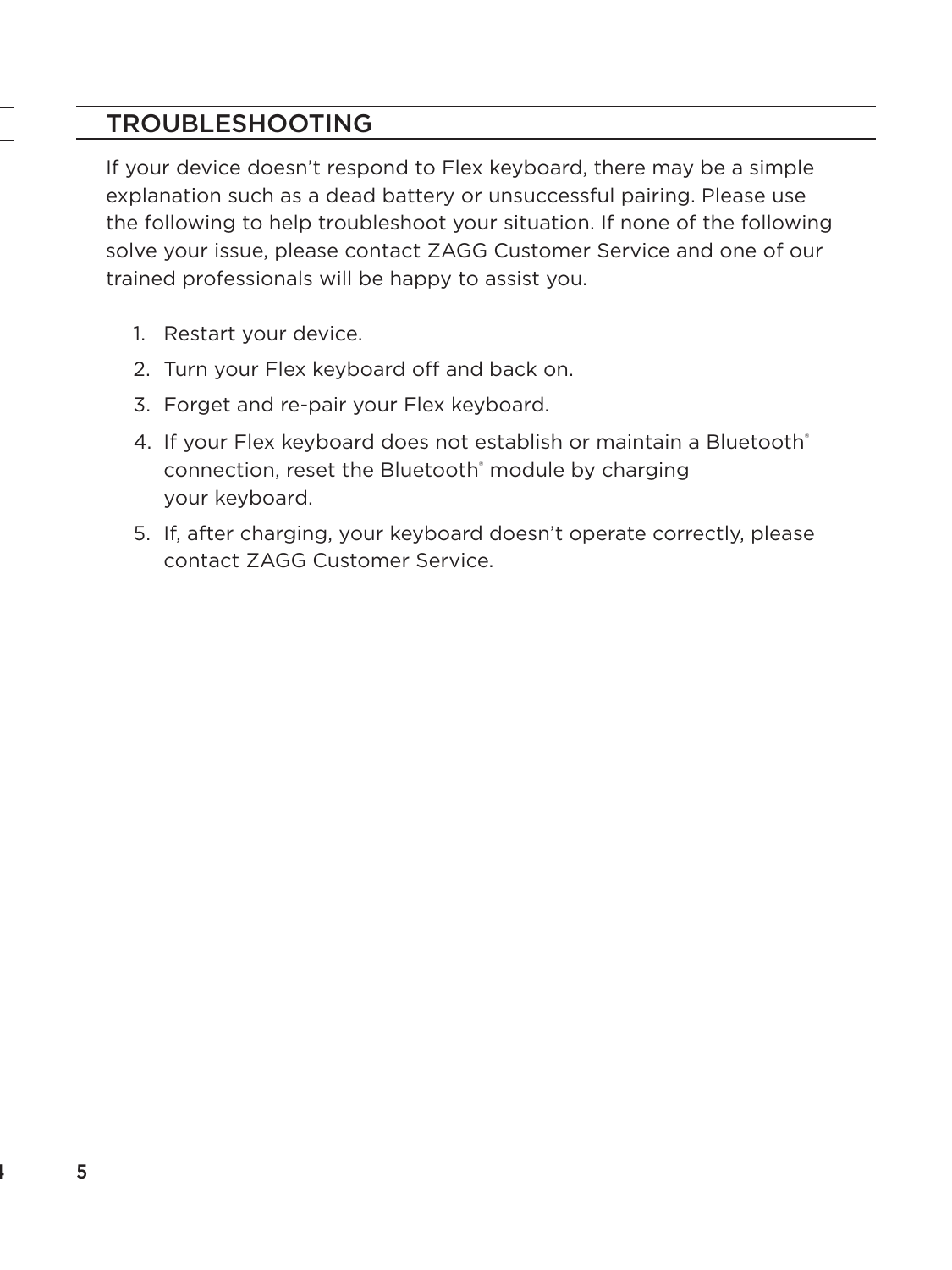For more help please visit: www.zagg.com/support

For unparalleled scratch protection for your device, we recommend ZAGG's InvisibleShield®.

©2005 - 2018 ZAGG Inc All Rights Reserved. Patents: zagg.com/patents | NASDAQ: ZAGG | MADE IN CHINA Bluetooth® is a trademark of Bluetooth SIG, Inc. ZAGG, InvisibleShield, ZAGG logo, and Flex are trademarks of ZAGG IP Holdings Co., Inc.

Changes or modifications not expressly approved by the party responsible for compliance could void the user's authority to operate the equipment.

This equipment has been tested and found to comply with the limits for a Class B digital device, pursuant to Part 15 of the FCC Rules. These limits are designed to provide reasonable protection against harmful interference in a residential installation. This equipment generates uses and can radiate radio frequency energy and, if not installed and used in accordance with the instructions, may cause harmful interference to radio communications. However, there is no guarantee that interference will not occur in a particular installation. If this equipment does cause harmful interference to radio or television reception, which can be determined by turning the equipment off and on, the user is encouraged to try to correct the interference by one of the following measures:

- Reorient or relocated the receiving antenna.
- Increase the separation between the equipment and receiver.
- Connect the equipment into an outlet on a circuit different from that to which the receiver is connected.
- Consult the dealer or an experienced radio/TV technician for help.

Any changes or modifications not expressly approved by the party responsible for compliance could void the user's authority to operate this equipment. This device complies with Part 1S of the FCC Rules. Operation is subject to the following two conditions:

- 1. This device may not cause harmful interference and
- 2. This device must accept any interference received, including interference that may cause undesired operation

7

6